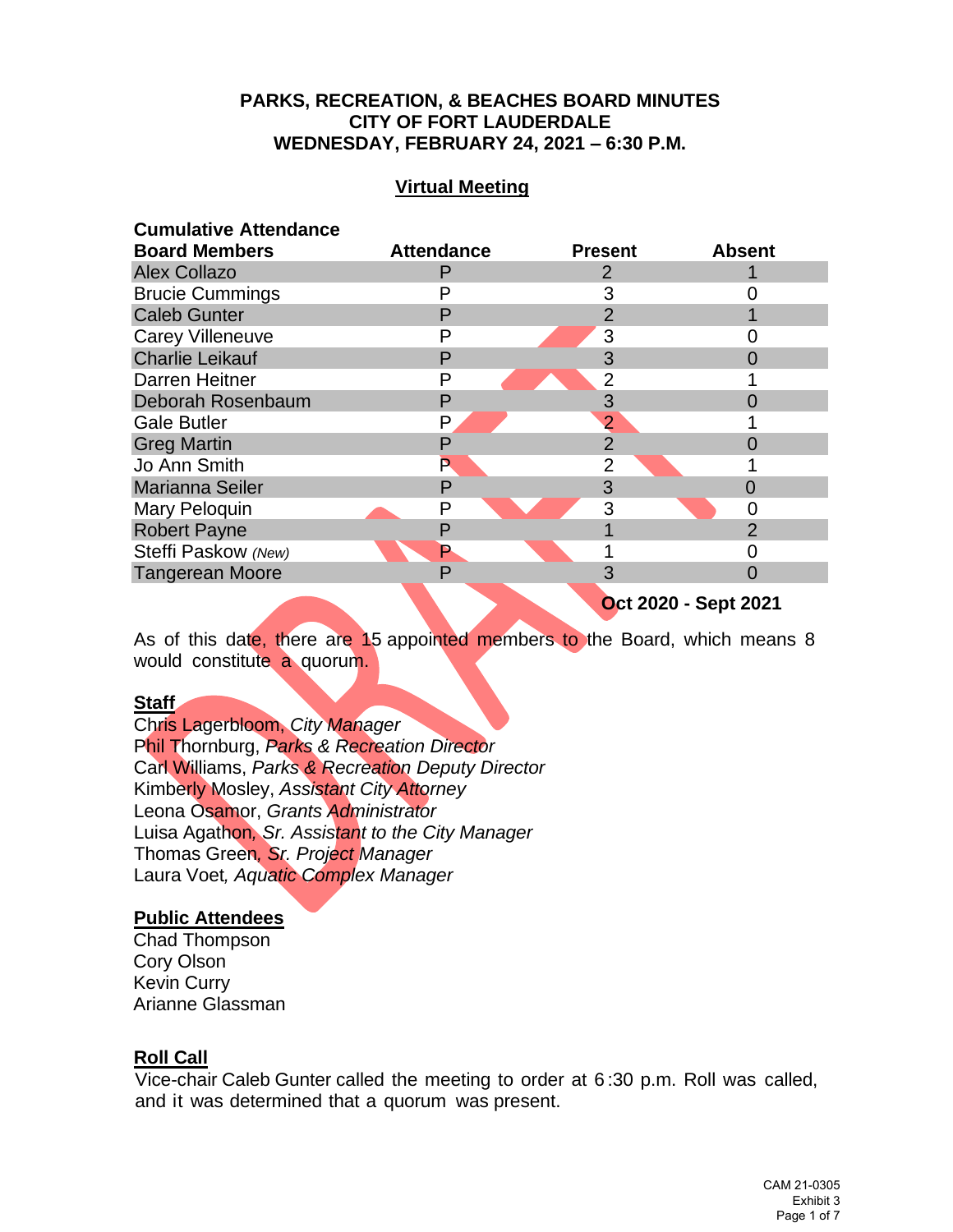# **Approval of Minutes**

**Motion** was made by Deborah Rosenbaum and seconded by Jo Ann Smith, that the minutes of January 27, 2021 be approved. In a voice vote, the **motion** passed unanimously.

## **1. Fort Lauderdale Aquatic Center (FLAC) Project Update**

City Manager, Chris Lagerbloom presented a brief recap on the Fort Lauderdale Aquatic Center (FLAC) project to date. Mr. Lagerbloom stated that the FLAC project along the way has essentially turned into three individual projects. Mr. Lagerbloom stated that initially the solicited bid included the replacement of the competition pool, dive pool, dive tower and the general guts of the aquatic center. Mr. Lagerbloom further stated that the project is surrounded by an east and west building as well as a north and south building.

Mr. Lagerbloom informed the board that the North building was contemplated in the initial solicitation largely because it was where the grandstands were located. Mr. Lagerbloom stated that along the way, the City received two unsolicited proposals, one for the south building and one for the east and west building that would be for the Swimming Hall of Fame.

The board was informed by Mr. Lagerbloom that the unsolicited proposal received was based on the design recommendation that it would make much more sense to make any repairs to the south building prior to the installation of the new pool decking. Mr. *Lagerbloom* stated that early on, the City commission wanted to renovate the locker room or enhance what was already there and not to build new. However, after the building was looked at and the new Florida statutes building codes were considered, to build more than 50% plus 1% in improvement, it would have required changes to comply with new elevation and wind code requirements. Mr. Lagerbloom further stated that it became evident rather quickly that it would be more economical for the City to build a new building with the new building codes than to retrofit a very old building.

Mr. Lagerbloom acknowledged that a request for 7 million dollars towards the project was made previously and approved but as the project continues to move forward it presents some challenges especially as it relates to building on a manmade peninsula and there are some additional subgrade work that has to be done to make this locker room a reality.

Mr. Lagerbloom stated that he didn't think funding this particular part of the project with the use of park impact fees would be eligible since there was already a locker room on site but stated that he believed this would be a good opportunity to utilize park bonds funding to close the funding gap. Mr. Lagerbloom explained that the City Commission was aware of the funding gap and was in support of him coming before the board to request an additional 3.5 million dollars towards the project.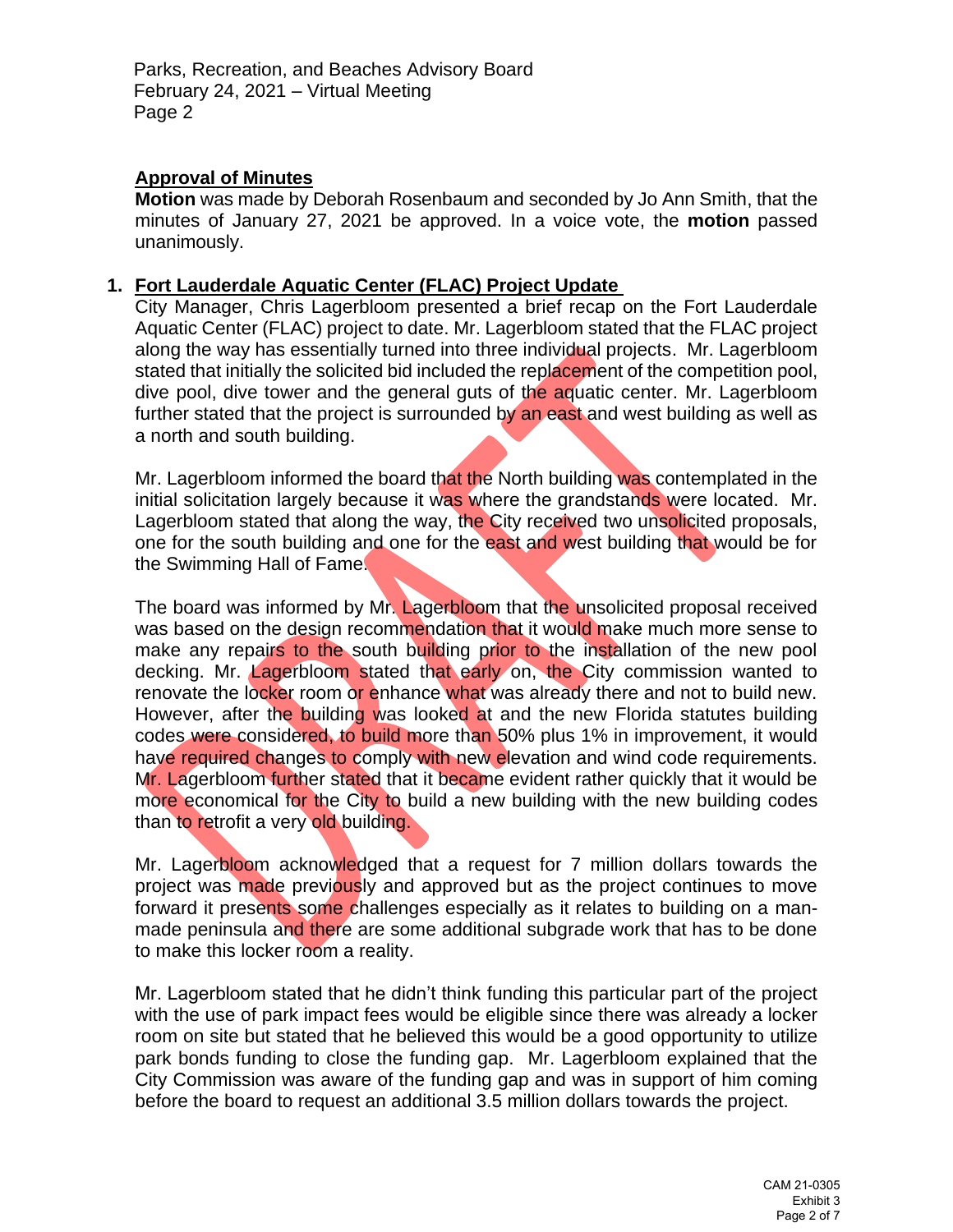Mr. Corey Olson, Operations Manager with the Hensel Phelps team continued with the presentation update that included several images of the project designs throughout the various phases of the project and showcased current aerial shots of the work in progress.

Mr. Chad Thompson, General Superintendent with the Hensel Phelps team also participated in the presentation and explained to the members of the board how the three projects were currently phased and ongoing.

Senior Project Manager with the City of Fort Lauderdale, Thomas Green stated that if the project can move forward with the South Building, a May timeframe is being targeted for a comprehensive agreement with a hopeful completion date of July 2022.

**Motion** was made by Greg Martin and seconded by Deborah Rosenbaum, in support of allocating 3.5 million dollars to fund the cost of building the south building at the Fort Lauderdale Aquatic Center. In a voice vote, the **motion** passed in favor with **10- Yes's** and **3-No's**.

Caleb Gunter – Yes Alex Collazo – No Charlie Leikauf – Yes Carey Villeneuve – No Darren Heitner - Yes Steffi Paskow – No Deborah Rosenbaum – Yes Greg Martin - Yes Jo Ann Smith – Yes Marianna Seiler – Yes Mary Peloquin – Yes Robert Payne – Yes Tangerean Moore - Yes

Board members Alex Collazo and Steffi Paskow wanted to go on record by stating that the motion was on the floor before the board was able to engage in a full discussion to determine alternative solutions.

# **2. Board Chair Nominations**

Deputy Director Carl Williams informed the board that since the former chair to the board Mrs. Karen Polivka was term limited from the position, nominations for a new chair must be held and voted upon.

**Motion** was made by Charlie Leikauf and seconded by Alex Collazo, in support of nominating Caleb Gunter as the new chair of the Parks, Recreation and Beaches Advisory Board. In a voice vote, the **motion** passed in favor with **13-Yes's** and **2- No's.**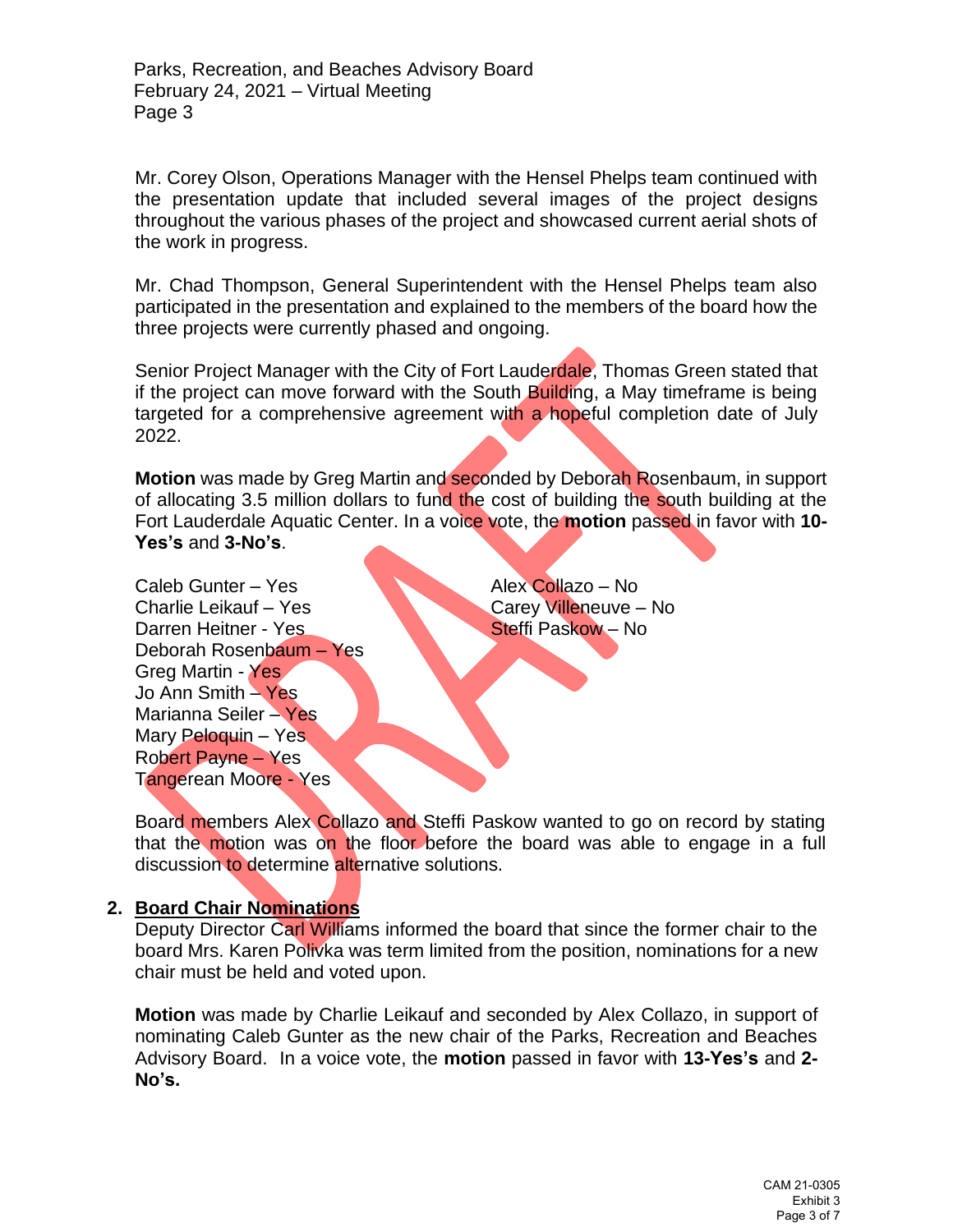Alex Collazo – Yes Mary Peloquin – No Brucie Cummings - Yes Robert Payne – No Caleb Gunter – Yes Carey Villeneuve – Yes Charlie Leikauf – Yes Darren Heitner – Yes Deborah Rosenbaum – Yes Gale Butler – Yes Greg Martin – Yes Jo Ann Smith – Yes Marianna Seiler – Yes Steffi Paskow – Yes Tangerean Moore - Yes

Mr. Williams explained to the board that since Caleb Gunter has now been nominated as chair, the position of vice-chair would need to be voted upon as well.

**Motion** was made by Marianna Seiler and seconded by Mary Peloquin in support of nominating Deborah Rosenbaum as the vice-chair on the Parks, Recreation and Beaches Advisory Board. In a voice vote, the **motion** passed unanimously.

### **3. Las Olas Oceanside Park System**

Fort Lauderdale Beach Open Spaces Coordinator, Mrs. Arianne Glassman informed the board that she oversees the marketing, branding, and programming for the three and soon to be four beautiful new parks on Fort Lauderdale Beach. Mrs. Glassman stated that she has been working with the City of Fort Lauderdale's Beach improvement district for the last eight years and for the last six years she has been producing the Friday Night Sound Waves concert series on the Fort Lauderdale Beach.

Mrs. Glassman stated that "The LOOP" which stands for the Las Olas Oceanside Park was the branded logo designed to interconnect the four individual parks along the beach. Mrs. Glassman also stated that work is being done on formulating a basis with an acronym called F.A.M.E. which stands for Family, Active Adults, Millennials and Everyone and all events that take place at the four parks will fit into one of the aforementioned models or a combination of the models. Mrs. Glassman further stated that she was working on growing four major events over the next four years, which includes Fur the Love Pet Fest, the first to be successfully launched last weekend.

The board was also informed by Mrs. Glassman that work is being done to put on a kite festival for the month of May that will tie into the Fort Lauderdale Air Show and will be partnering with the Greater Fort Lauderdale Alliance and Broward County Schools.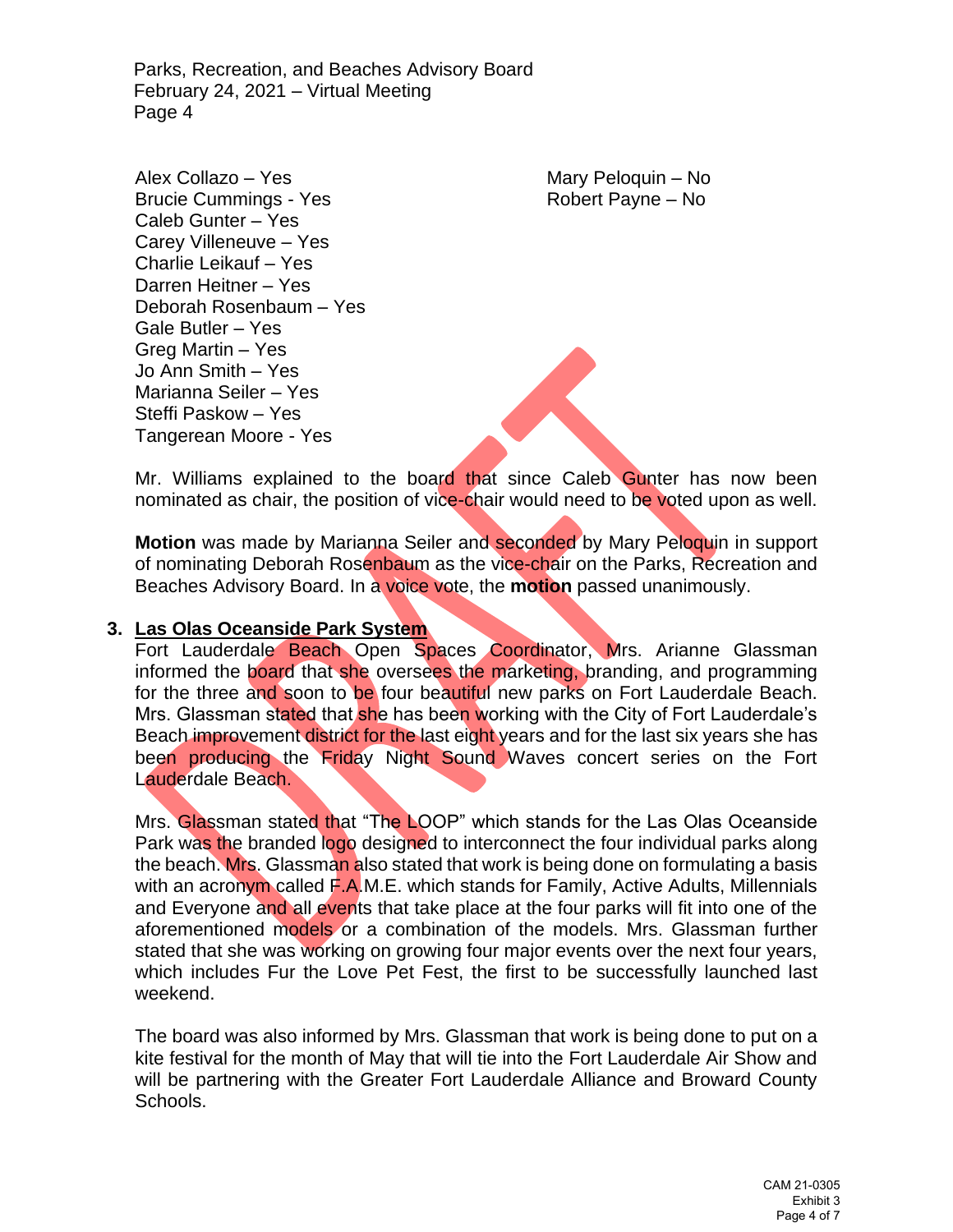Mrs. Glassman stated that Flipany in partnership with the City of Fort Lauderdale has formed a fiduciary whereby as a non-profit they are able to seek funding through various sponsors where the dollars can be donated through Flipany and programming implemented by them as well. Mrs. Glassman stated that she was happy to report that just under thirty thousand dollars was raised within the last two months through sponsorships from American Express, Target, and Ocean Spray that has afforded us to offer free fitness classes to the community.

Mrs. Glassman encouraged everyone to visit the website at [www.theloopflb.com](http://www.theloopflb.com/) to view all of the current fitness programs available. Mrs. Glassman stated that one of the programs being sponsored by Ocean Spray beginning March 9 consists of an 8-week free walking group with up to forty participants per week along with a Monday evening class called "In Motion" that will consist of a 12-week cardio hit challenge.

Mrs. Glassman informed the board that American Express is sponsoring a program called "Express Yourself" where residents can register to try out five free classes per month to help participants discover what they really enjoy.

The board was informed by Mrs. Glassman that Target's sponsorship will be targeting the kids and essentially filling the gap between out of school times and concert times by providing two hours of a free group moderated playtime conducted by Flipany's play instructors. Both Ocean Spray and Target will be present on-site providing gift cards, healthy drinks, and snacks.

Mrs. Glassman informed the board that during the first Saturday's of the month, there will be a more at the market feature showcasing local businesses within our communities, arts, and live music. Mrs. Glassman also stated that during the second Saturday of the month there will be healthy cooking and nutrition demonstrations geared towards seniors and children while the third Saturday will involve a partnership with the City's beach sweep where trash to treasure art exhibits and interactive art experiences will be done.

The board was informed by Mrs. Glassman that this Saturday another program being launched involves a partnership with the Greater Fort Lauderdale Food and Wine Festival and Visit Lauderdale that will bring out all the local celebrity chefs throughout the City who would shop at the local market to get their fresh produce to prepare a cooking demonstration that will be filmed and taped live and pushed out through the Convention and Visitors Bureau to promote our parks.

# **4. Department Update**

Deputy Director Carl Williams informed the board that the City's spring camps will be launched on March 22, 2021 but on a much smaller registration level than in the past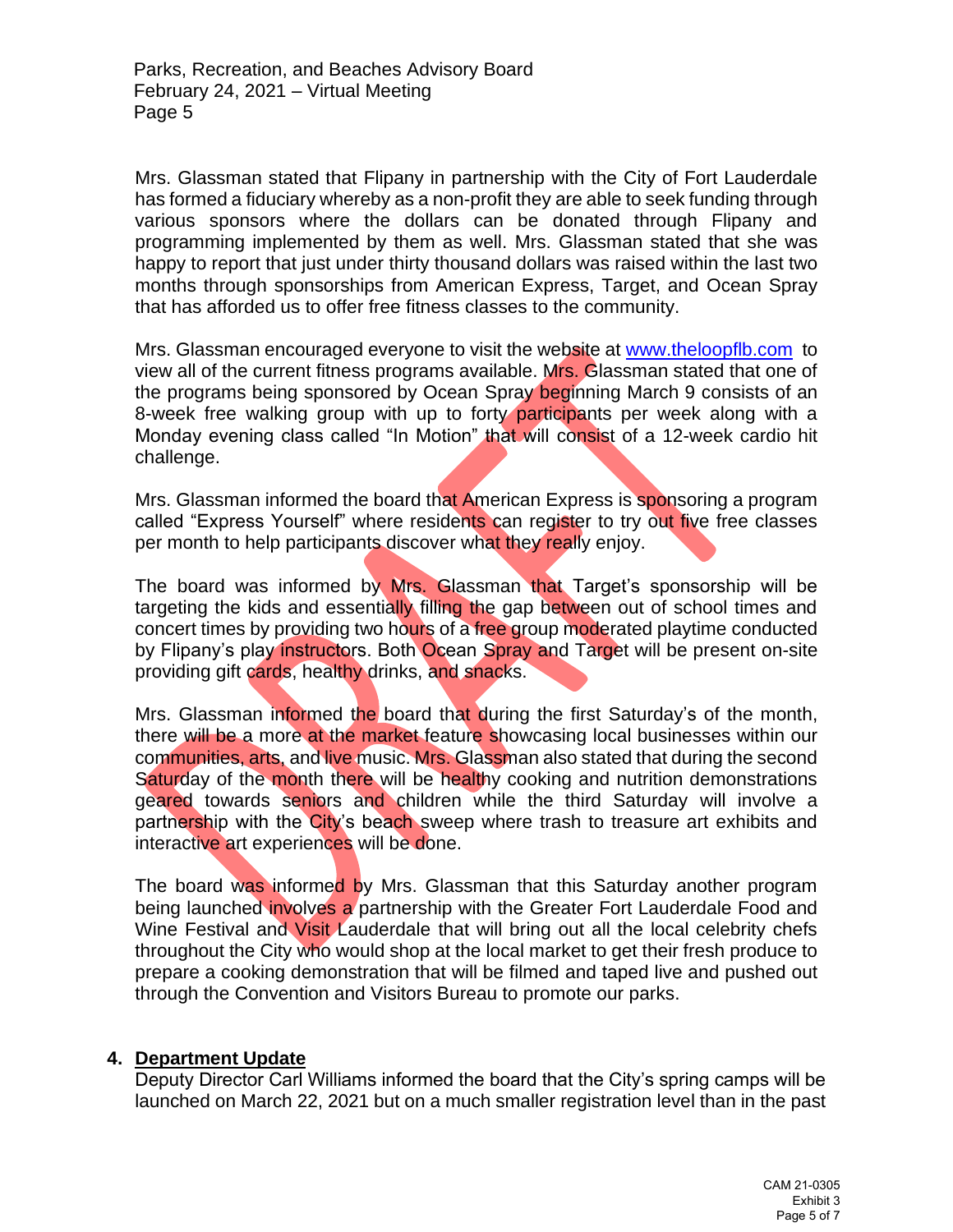due the current Covid-19 protocols.

Mr. Williams informed the board that the month of February was being observed as the Public Engagement month via the Parks Bond Project website whereby feedback from the residents and neighbors were being collected. Mr. Williams stated that feedback can still be submitted and encouraged everyone who hasn't done so to do so and reminded everyone to also share this information with others.

The board was informed by Mr. Williams that an Art Exhibit is currently being showcased at South Side Cultural Arts Center through May 2021 and encouraged everyone to visit.

Mr. Williams informed the board that he wanted to recognize the newest members on the board and asked that they introduce themselves to everyone.

### **5. Board Comments**

Mr. Greg Martin, a new member to the board introduced himself and stated that during 1991 and 1992 he worked for the City's Parks and Recreation Department where he ran the Special Events Department at Carter Park formerly Sunland Park at the time. Mr. Martin stated that he was honored to be a part of the board as he has such a great passion for the parks. Mr. Martin informed the board that currently he is into the commercial real estate business but stated that there is a great opportunity to continue to build and maintain on the great recreational programs that we currently have.

Mrs. Steffi Paskow, also a new member to the board stated that she had a dream to live in Fort Lauderdale and couldn't be more in love once she moved to the City about four years ago. Mrs. Paskow stated that once she moved and became involved in playing tennis and other recreational activities, she realized she didn't want to stay on the sidelines and had to get involved. Mrs. Paskow stated that she is an entrepreneur providing services as a sales consultant by helping small to medium size companies grow their business. Mrs. Paskow also stated that she was excited to get to know everyone better and looked forward to serving on the board.

Board member Marianna Seiler inquired whether the City has made its final decision as it relates to tennis courts being converted to pickle ball courts particularly at the George English Tennis Center. Mr. Williams responded by stating that the current pickle ball discussions were solely regarding the hockey rink pads and not the actual tennis courts. Ms. Seiler recommended that communications be sent to the tennis coaches to disengage in sharing false and incorrect information to the public regarding this matter as it is causing many residents to be in an uproar over what they interpret as a final decision.